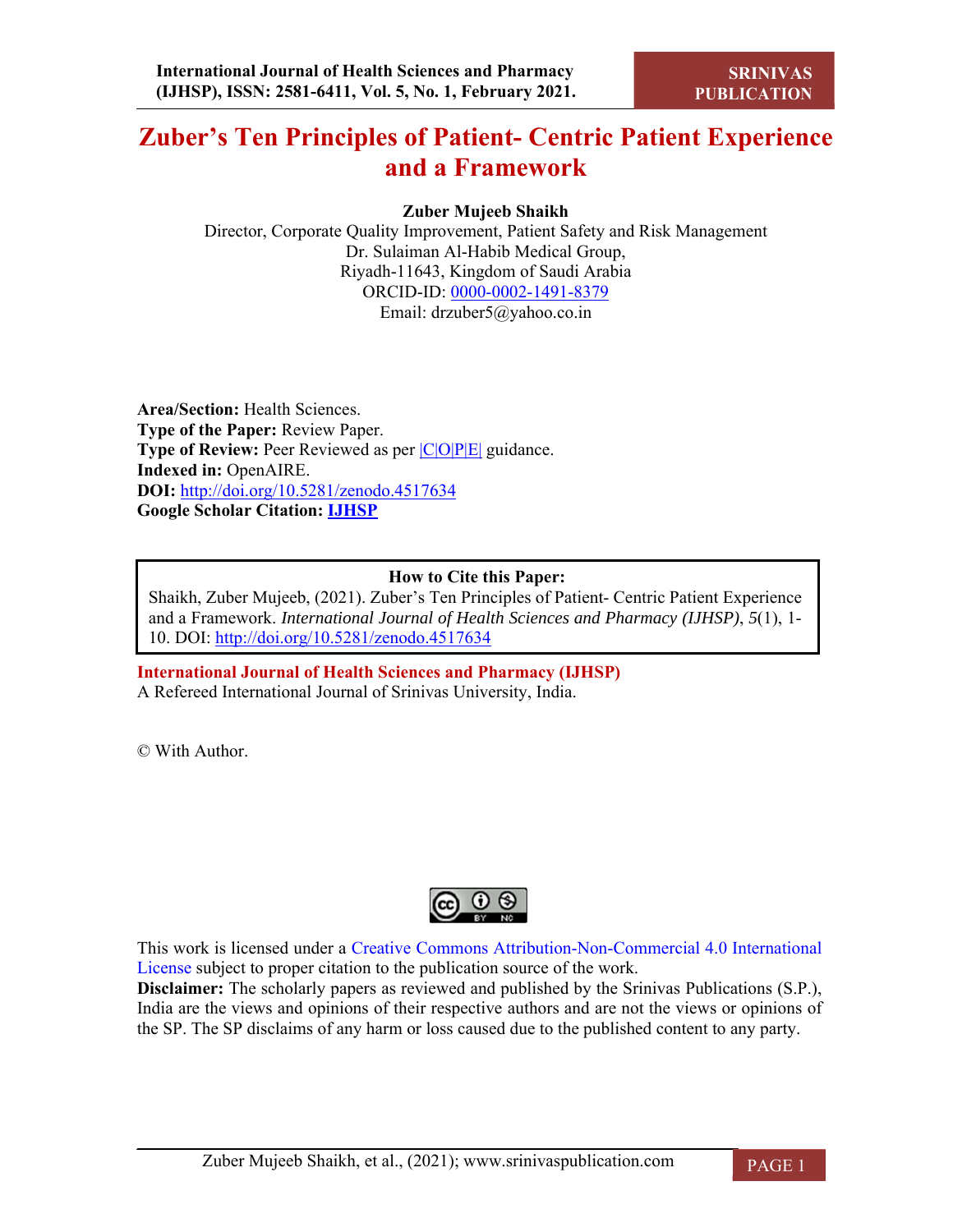# **Zuber's Ten Principles of Patient- Centric Patient Experience and a Framework**

**Zuber Mujeeb Shaikh**

Director, Corporate Quality Improvement, Patient Safety and Risk Management Dr. Sulaiman Al-Habib Medical Group, Riyadh-11643, Kingdom of Saudi Arabia ORCID-ID: https://orcid.org/0000-0002-1491-8379 Email: drzuber5@yahoo.co.in

# **ABSTRACT**

A patient-centric patient experience is a key to high-quality healthcare service industry since; it has been observed that the patients with good experience add trust, cohesiveness with treating the healthcare team and a better continuity of care, which leads to a better outcome and excels patient experience. *Objective:* To develop a patient-centric patient experience framework. *Method:* This is a review of literature study and the data were collected with comprehensive searches in the online databases of goggle scholars and research gate. *Conclusions:* The study concluded with "Zuber's ten principles of patient-centric patient experience and a framework."

**Keywords:** Patient-Centric, Patient Experience, Framework, Accreditation, Quality, Zuber

# **1. INTRODUCTION :**

Patient-centric care is defined as "Putting the patient first in an open and sustained engagement of the patient to respectfully and compassionately achieve the best experience and outcome for that person and their family."

The healthcare service industry is moving toward a patient-centric patient experience, in which the patient is at the center and the healthcare service providers provide personalized care in all aspects, which include but are not limited to:

- a) Care of patient and their families
- b) Respect patients' needs, preferences, values and beliefs,
- c) Coordination of administrative (frontline, billing etc.), clinical, ancillary and support care
- d) Provide continuous education or information and involve in care the patient and family
- e) Provide soothe environment with no pain and good living
- f) Provide support during emotional issues

In this modern era of science, technology and quality, the healthcare service industry is a thriving sector, which is continuously on high demand in all continents of the world.

Patient experience is defined as "To assess patient experience, one must determine from patients whether something that should happen in a healthcare setting (such as clear communication with a provider) happened or how often it happened" (Agency for Healthcare Research and Quality -AHRQ).

The concept of patient satisfaction is since the 1960s, but there was no research conducted actively until 1970s and however the research scholars initiated active research in the early 1980s and replaced the idea of "quantity of life" with a more patient-centered concept of quality of life (Ekram S, Rahman, 2006) [1].

# **2. REVIEW OF LITERATURE :**

Researchers had revealed that accreditation showed positive impact on hospital emergency transport services (Shaikh, 2016) [2], Department Services (Shaikh, 2017) [3], Dietary Services (Shaikh, 2017) [4], Laboratory Department Services (Shaikh, 2017) [5], Emergency Department Services (Shaikh, 2017) [6], In-Patient Department Services (Shaikh, 2017) [7], Hemodialysis Department Services (Shaikh, 2017) [8], Radiology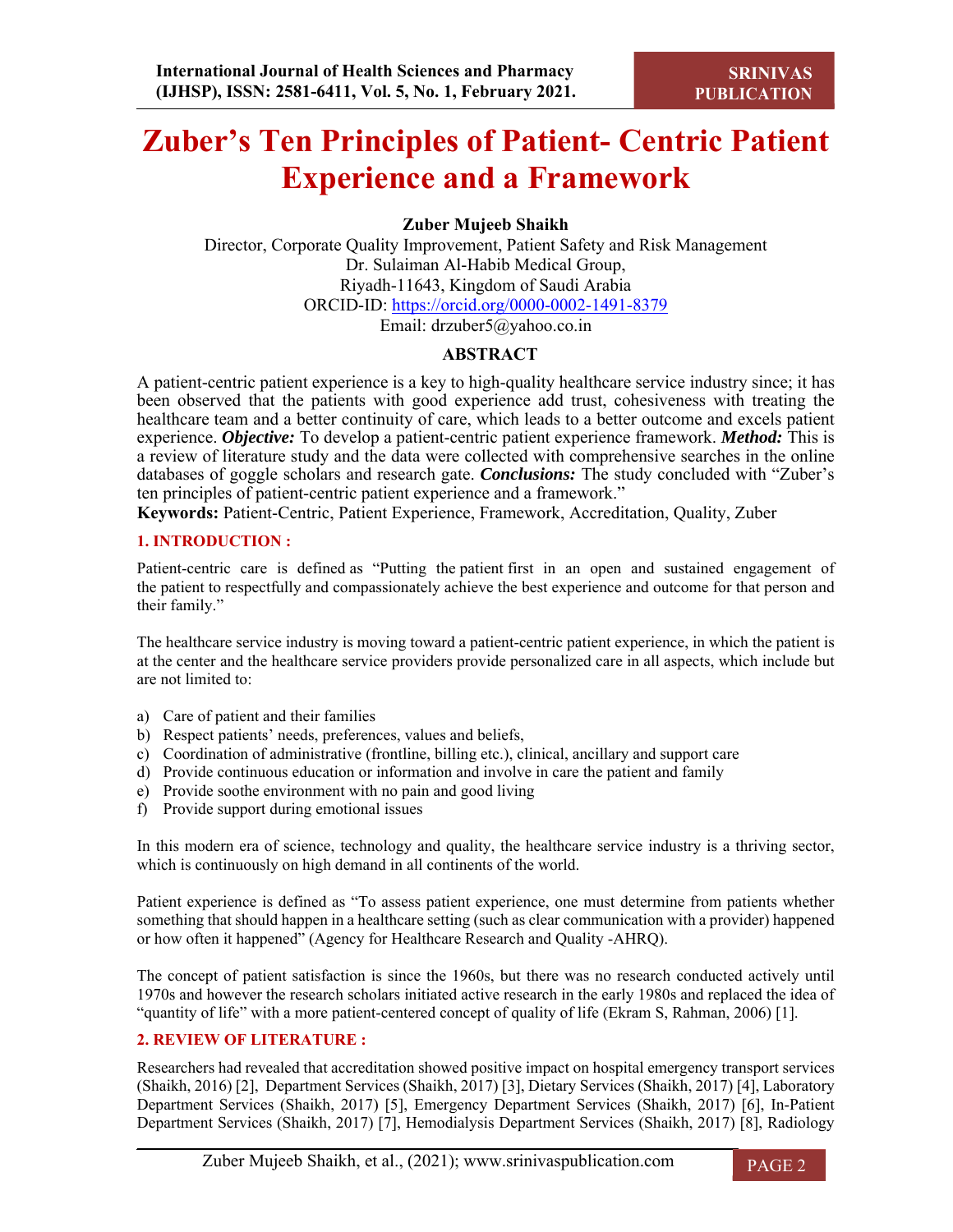Department Services (Shaikh, 2017) [9], Pharmacy Department Services (Shaikh, 2017) [10], Out-Patient Department (Shaikh, 2017) [11].

Researchers had conducted several studies earlier to understand the impact of hospital accreditation on the patients' experience. It has been proved that the accreditation has a positive impact on the patients' experience of hospital Emergency Transport Services (Shaikh, 2018) [12], Hemodialysis services (Shaikh, 2019) [13] and Emergency Department Services, (Shaikh, 2019) [14].

The accreditation of hospitals revealed improvement in the Human Resources Department Services (Shaikh, 2017) [15], Occurrence Variance Report or Incident Reports system (Shaikh, 2018) [16] and Laboratory & Blood Bank performance (Shaikh, 2018) [17], Critical Care Unit Outcome Quality Measures, (Shaikh, Al-Omari, A., & Ahmed, 2018) [18].

The Planetree Person Centered Care accreditation of an accredited (national and international) hospital revealed a positive impact on its services (Shaikh, Al-Omari, & Ahmed, 2018) [19], and Person-Centered Care Design has a positive impact on the healing process [20].

The researchers have revealed that the accreditation has improved patient satisfaction, experience and outcomes [21, 22, 23, 24, 25, 26, 27, 28, 29, 30, 31, 32, 33, 34, 35, 36, 37, 38, 39, 40, 41, 42, 43, 44, 45, 46, 47, 48, 49].

# **3. ZUBER'S TEN PRINCIPLES OF PATIENT-CENTRIC PATIENT EXPERIENCE AND A FRAMEWORK :**

Dr. Zuber has developed "Ten Principles of Patient- Centric Patient Experience and A Framework".

Zuber's Ten Principles of Patient- Centric Patient Experience are as follows:

- 1) Governance and Leadership
- 2) Innovative Technology and Tools
- 3) Hospital Environment
- 4) Management of Information, Communication and Education
- 5) Staff Engagement and Empowerment
- 6) Patient Experience Culture
- 7) Access, Transition and Continuity of Care
- 8) Organized and Incorporated Care
- 9) Patient-Centric Care
- 10) Quality Improvement

Below are the components with details and explanations of Zuber's Ten Principles of Patient- Centric Patient Experience:

#### **1) Governance and Leadership:**

- a) Include Patient Experience in the Board of Governance Bylaws and its reports.
- b) Include Patient Experience in the hospital Strategic Plan, Operational Plan and Departmental Operational Plans.
- c) Provide all required resources (human, capital, materials-supplies, furniture, and technological resources' etc.) for Patient Experience.
- d) Conduct the patient, family, staff, stakeholder and community need assessment for patient experience.
- e) Establish an organizational structure for patient experience; create specific positions, job descriptions for assigned personnel.
- f) Provide continuous education and training for leaders and staff to encourage an organizational culture of patient experience.
- g) Develop education and training materials and resources in national and English.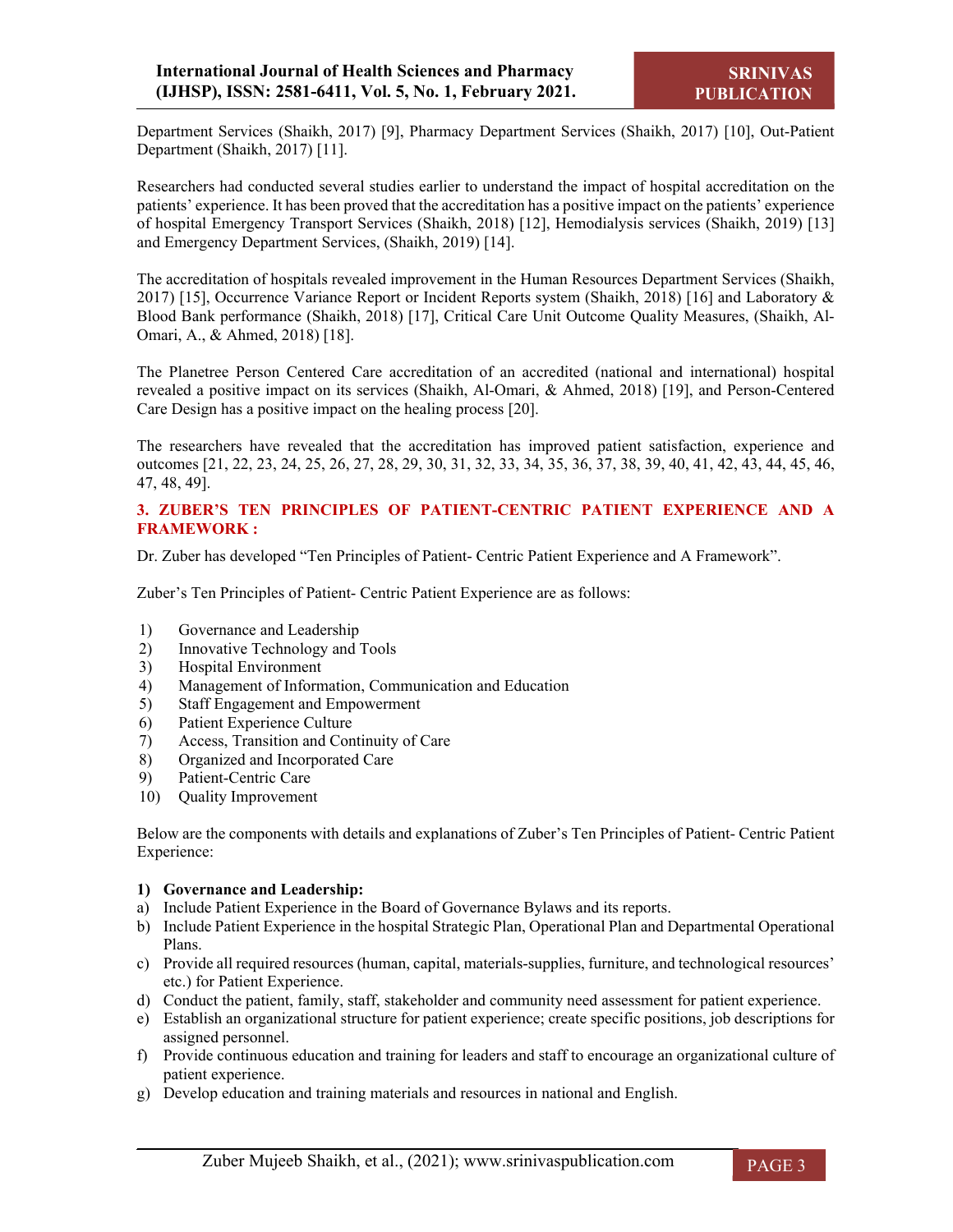- h) Ensure that leadership is visible and accessible in the organization and routinely engaged with patients and frontline staff.
- i) Embed patient experience in all aspects of leadership development.
- j) Conduct the leadership rounds monthly and on weekends, night shifts and on holidays as a surprise leadership round.
- k) Implement award, appreciation and recognition program for patient experience.
- l) Establish and implement policies for all barriers to improve access and communication with the patient, family, staff, stakeholder and community leaders.
- m) Support in implementing the concept of Patient Friendly Hospital.
- n) Exemplify patient experience performance by incorporating in mission and vision.
- o) Implement and monitor compliance to the Bill of Patients Rights and Responsibilities.
- p) Respect the religious needs, values and beliefs of the patients, their families and carers fair and equally.
- q) Provide education and training on Patient Experience to all staff.
- r) Conduct the patient experience surveys by "Mystery Shoppers."
- s) Celebrate the identified good practices monthly.
- t) Involve patients, their families and carers in the assessment and appraisal processes for staff.
- u) Respect, engage, collaborate and make accountable, shared commitment,
- v) Develop policies, procedures and plans on Patient Experience by a collaborative method and by incorporating the mission, vision and values.
- w) Educate all staff on the approved policies, procedures and plans on Patient Experience and continuously monitor the compliance for improvement.
- x) Provide consistent and expert care all days a week by safe hands.
- y) Endorse health and happiness for patients, families, carers and staff.
- z) Force change at all levels to give importance for improvement.

# **2) Hospital Environment:**

- a) Design a supportive physical, technological, and psychosocial setting that forms a comfortable atmosphere for clinical and procedural processes to generate quality outcomes.
- b) Provide clear signages for all services by using an international healthcare signage and symbols.
- c) Ensure that the facility is safety for physically or differently abled persons visiting to hospital for care, treatment, etc.
- d) Ensure that there are no physical or other barriers for access and communication.

#### **3) Management of Information, Communication and Education:**

- a) Provide on-demand advice, diagnosis, and treatment for minor health conditions.
- b) Provide open notes and explanation or shared medical records.
- c) Ensure how well healthcare providers communicate with patients.
- d) Provide continues information to patient, their families and carers on clinical conditions, improvement, diagnosis, outcome, care process.
- e) Provide training to advanced physicians' communication skills.
- f) Support groups and self-care.
- g) Implement a reminder system for immunization and preventive services.
- h) Establish ways of communications in order to receive more ideas on patient experience from staff, patients, families and carers.
- i) Promote information transparency and symmetry by giving patent and provider access to the same data and knowledge.
- j) Ensure that healthcare workers talk with patients, their families and carers about their patients' health.
- k) Provide disease-specific resources to patients or their families.
- l) Provide information about the cost of care and treatment.

#### **4) Staff Engagement and Empowerment:**

a) Empower all full-time, part-time, locum, trainees, and students etc. to improve patient's experience by change management and make them accountable.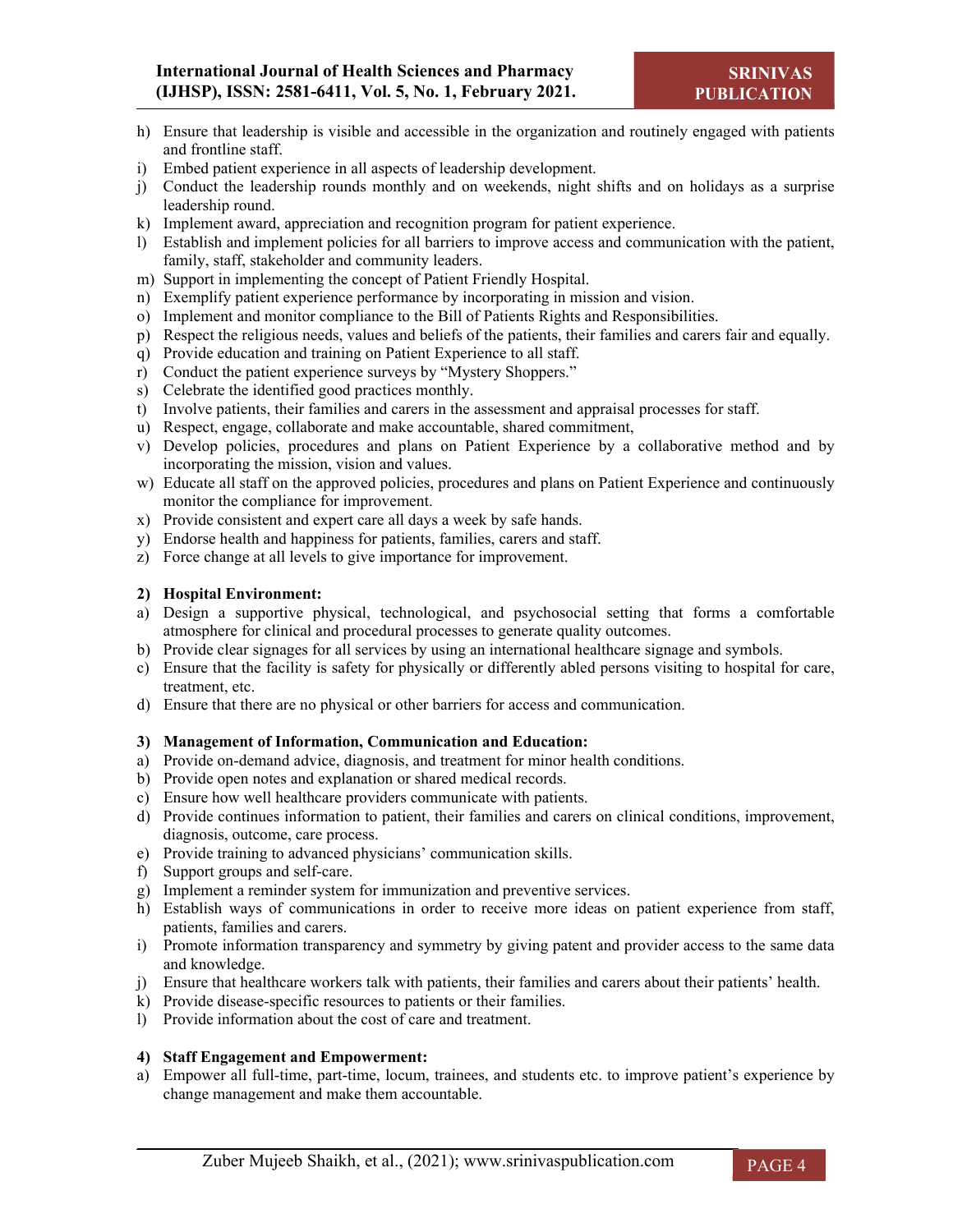- b) Empower all full-time, part-time, locum, trainees, and students etc. to gather feedback from patients, their families and carers to improve patient's experience by change management.
- c) Establish a mechanism to collect the real time patient's experience feedback.

# **5) Innovative Technology and Tools:**

- a) Implement innovative technology for conducting online patient experience surveys in all departments of the hospital, education and training of staff, patients and their families and carers.
- b) Ensure that technology and tools are efficiently used for expanding capacities and extending boundaries of care.

# **6) Patient Experience Culture:**

- a) Establish a culture in which staffs are proud to work for the organization and speak highly of the culture.
- b) Empower the staff.
- c) Create a patient friendly hospital culture.
- d) Establish a process to identify and celebrate achievements of staff that consistently exceed patient expectations.
- e) Develop a mechanism of collecting the patients' stories.
- f) Publish the patient stories on the hospital portal after taking the written consent of the patient by maintaining the national laws and regulations.
- g) Ensure that all staff is helpful, courteous, and respectful.
- h) Assist in getting information in a needed language or format.
- i) Cultivate cultural competence.
- j) Collaborate help, understand, personalize and manager patients' needs and care.

# **7) Access, Transition and Continuity of Care:**

- a) Assist in getting timely care, appointments, and information between visit communications.
- b) Assist in providing care on timeliness and openness.
- c) Assist in getting information about the health plan and cost of care.
- d) Establish quality measures to be monitored on patient experience.
- e) Provide rapid internal and external referrals.
- f) Assist patients, their families and carers in planned and unplanned visits, getting needed and quick care and getting access to specialists.
- g) Provide internet access for health information and advice.
- h) Assist in providing care based on the identified needs during transition.
- i) Involve the patients, their families and carers whenever there is a change in the level of care within the organization or transferred out for treatment and care.
- j) Communicate with patients, their families and carers after leaving medical advice, discharged against medical advice, left against medical advice and transferred to another healthcare facility.
- k) Conduct the patients, their families and carers feedback on ambulance services use for transfers.

# **8) Organized and Incorporated Care:**

- a) Provide tools to help patients, families and carers to communicate their needs.
- b) Ensure that the healthcare workers provided information is useful to coordinate patient care.
- c) Ensure that well doctors coordinate care and keep patients informed.
- d) Provide coordinated, integrated care across the care of continuum.
- e) Involve the patients, their families and carers in the care decisions, treatment, and discharge process.
- f) Communicate with patients, their families and carers after discharges.
- g) Remind and communicate with patients, their families and carers after discharge about their planned visits, treatment, medication refills, procedures and tests, etc.

#### **9) Patient-Centric Care:**

a) Give patient locus for control of care decisions by using information transparency and communication to enhance knowledge and participation.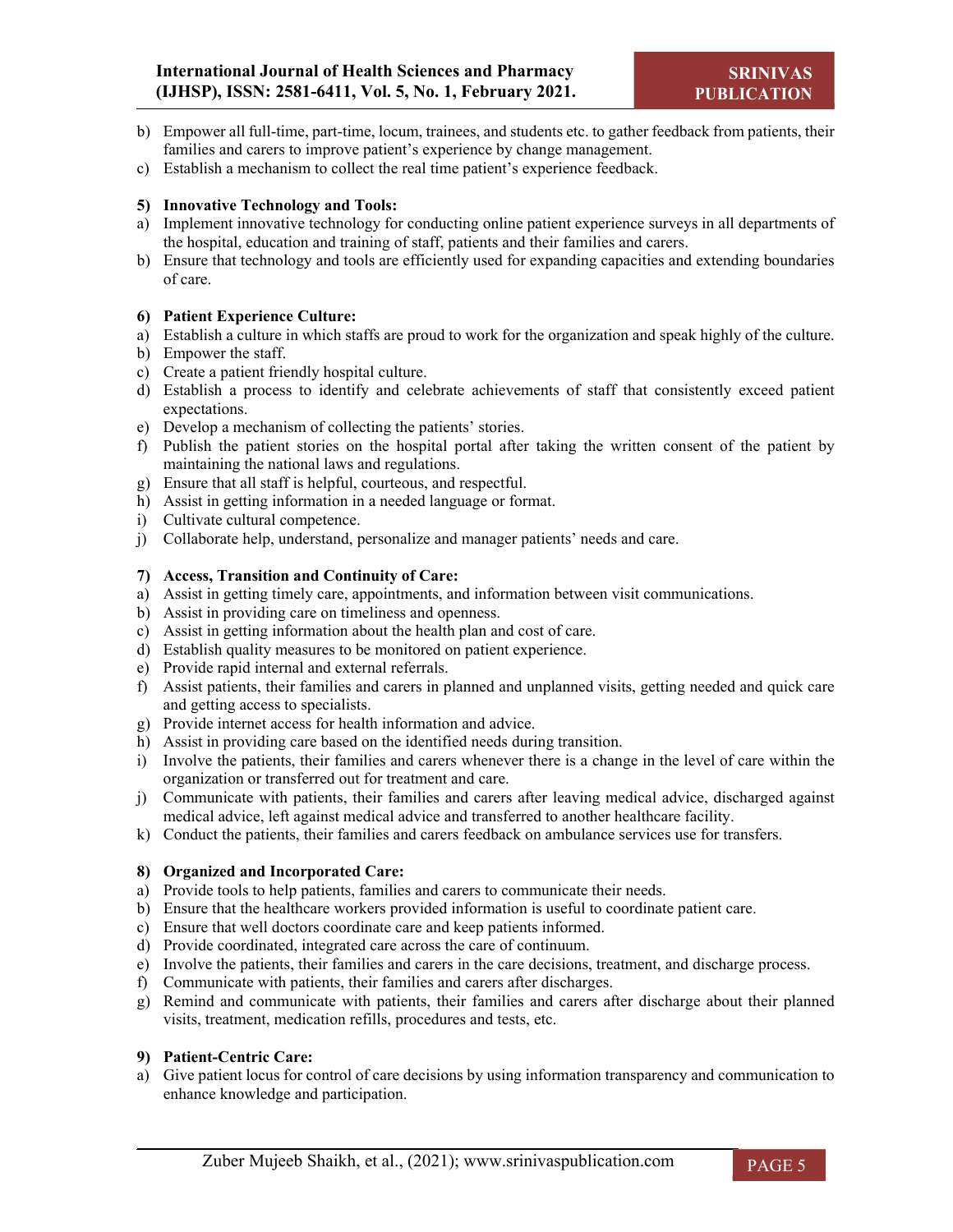- b) Develop, implement and evaluate the action plan prepared based on the feedback received from patients, their families and carers.
- c) Implement the concept of no decision about me without me.
- d) Establish a culture of respecting patient's ethics, choices, requirements, cultural issues, self-esteem, solitude and autonomy of patients and service users.
- e) Improve quality of-life issues of the patients.
- f) Provide physical comfort, clean and comfortable surroundings.
- g) Ensure that pain is managed and education is provided to the patients, their families and carers.
- h) Help with activities of daily living.
- i) Implement Person Centered Care Competencies for all relevant staff.
- j) Conduct the feedback for food services.
- k) Implement Teach Me, Ask Me 3 Concepts.
- l) Implement arts and entertainment Program.

# **10) Quality Improvement:**

- a) Capture the data for monitoring the effectiveness of Patient Experience Framework.
- b) Establish a system to capture the real time feedback of patients and families.
- c) Prioritize quality outcomes to maximize value and consistently prioritize good clinical results.
- d) Establish an accessible user-friendly complaints process and to monitor the compliance and outcomes.
- e) Publish the Patient Experience Quality Measures on the website of the hospital once data are validated and approved by the hospital management.
- f) Submit the reports monthly to the hospital management and to the Board of Governance on Patient Experience and feedback.
- g) Publish the Patient Experience and feedback in the hospital newsletters for the staff information.



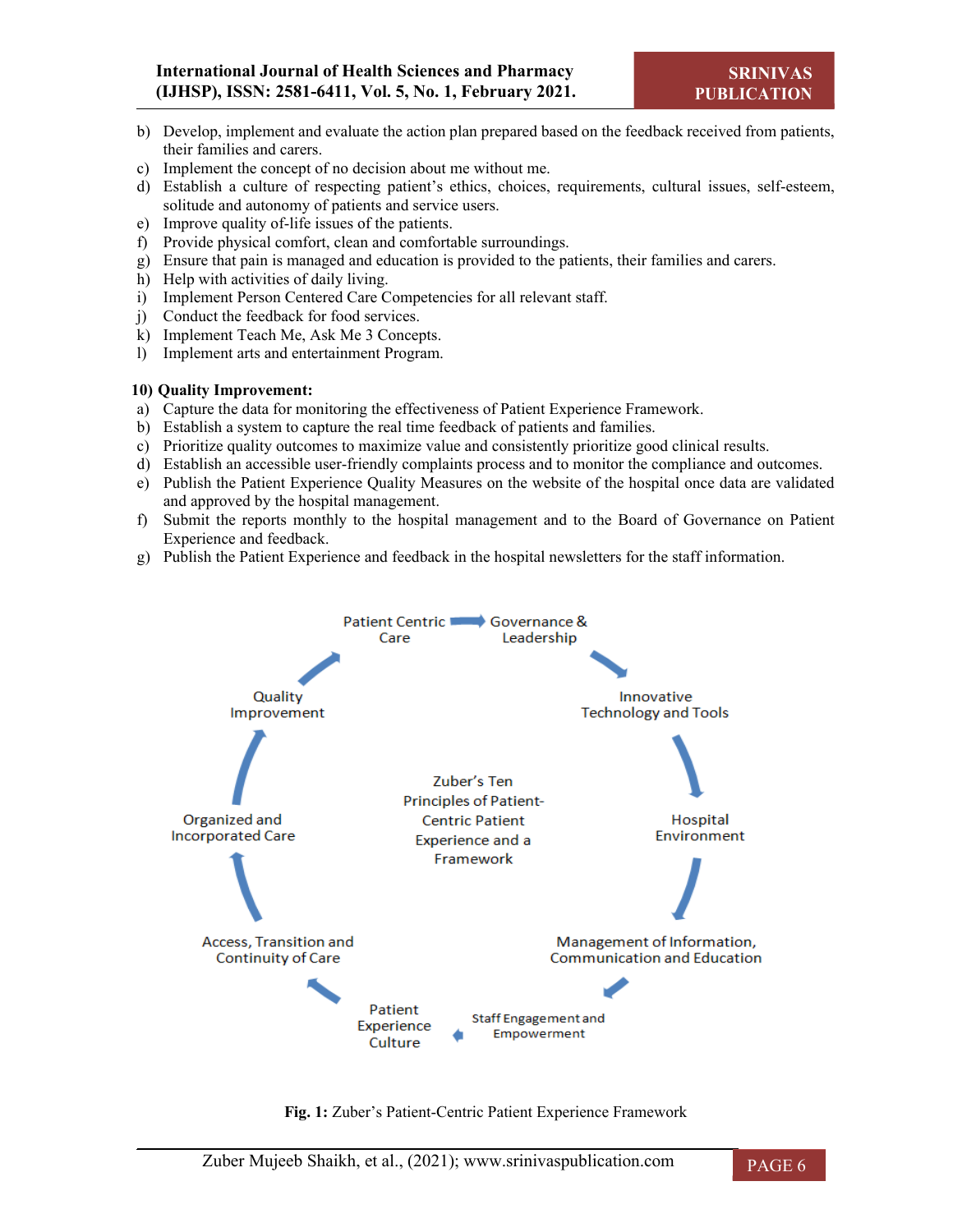# **4. FURTHER RESEARCH :**

Further research is needed to understand the impact of Zuber's ten principles of patient-centric patient experience and framework on the patient experience.

#### **5. PRACTICE IMPLICATIONS :**

The healthcare providers should implement Zuber's ten principles of patient-centric patient experience and framework for improving patient's experience.

#### **6. CONCLUSION :**

The study concluded in a new concept and framework "Zuber's ten principles of patient-centric patient experience and framework."

#### **7. LIMITATIONS OF THE STUDY :**

Patient-centric patient experience is the only limitation of this study.

#### **8. DIRECTIONS FOR FUTURE RESEARCH :**

In the future, research should be conducted to study the overall impact of Zuber's ten principles of patientcentric patient experience and framework in all clinical, support and ancillary service areas of the hospital.

#### **9. SOURCES OF FUNDING FOR THE STUDY :**

This study was self-funded by the author.

#### **10. DISCLAIMER :**

This publication contains information obtained from authentic and highly regarded sources. Reasonable effort has been made to publish reliable data and information, but the author and publisher cannot assume responsibility for the validity of all materials or for the consequences of the use.

All rights reserved. No part of this publication may be reproduced, stored in a retrieval system or transmitted, in any form, or by any means, electronic, mechanical, photocopying, recording or otherwise, without permission, in writing, from the publisher or the author.

#### **REFERENCES :**

- [1] Ekram S, Rahman F. (2006). The concept of patient satisfaction as it relates to contemporary health care. *TAJ: Journal of Teachers Association, 19*(1), 1-2.
- [2] Shaikh, Z. M. (2016). The impact of hospital accreditation on the ambulance services satisfaction. *International Journal of Emerging Research in Management & Technology (IJERMT)*, *5*(12), 76-84.
- [3] Shaikh, Z. (2017). The Impact of Hospital Accreditation on the Patient's Satisfaction of physical therapy Department Services. *International Journal of Business, Management and Allied Sciences (IJBMAS)*, *4*(4.2017), 143-154.
- [4] Shaikh, Z. M. (2017). The Impact of Hospital Accreditation on the Patients Satisfaction of Dietary Services. *International Journal of Business, Management and Allied Sciences (IJBMAS)*, *4*(4), 1-12.
- [5] Shaikh, Z. M. (2017). The Impact of Hospital Accreditation on the Patients Satisfaction of Laboratory Department Services. *International Journal of Business, Management and Allied Sciences (IJBMAS)*, *4*(2), 4277-4289.
- [6] Shaikh, Z. M. (2017). The Impact of Hospital Accreditation on the Patients Satisfaction of Emergency Department Services. *International Journal of Business, Management and Allied Sciences (IJBMAS)*, *4*(3), 4330-4339.
- [7] Shaikh, Z. M. (2017). The Impact of Hospital Accreditation on the Patient Satisfaction of In-Patient Department Services. *International Journal of Emerging Research in Management & Technology*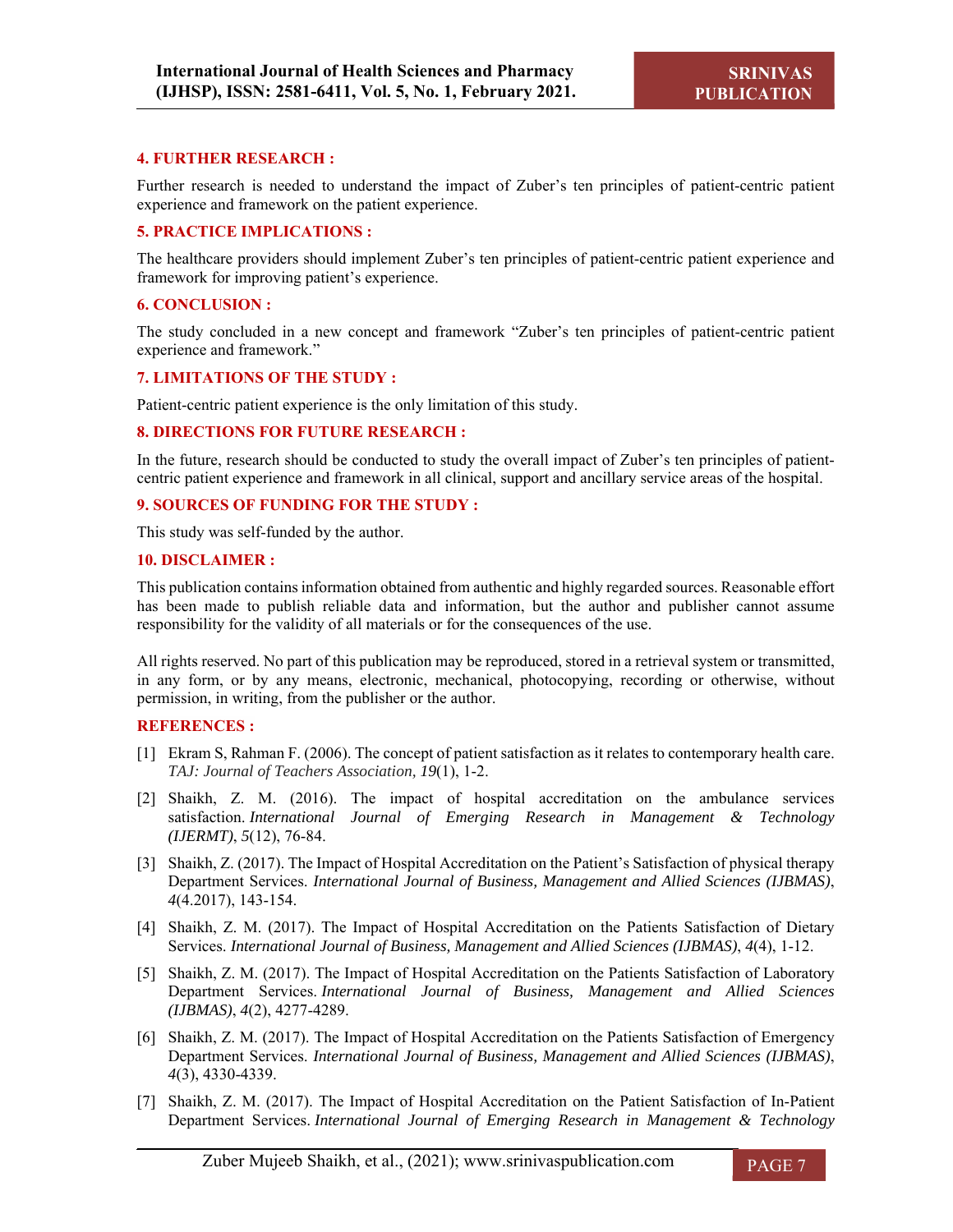*(IJERMT)*, *6*(8), 368-383.

- [8] Shaikh, Z. M. (2017). The Impact of Hospital Accreditation on the Patients Satisfaction of Haemodialysis Department Services. *International Journal of Emerging Research in Management & Technology (IJERMT)*, *6*(8), 384-392.
- [9] Shaikh, Z. M. (2017). The Impact of Hospital Accreditation on the Patients Satisfaction of Radiology Department Services. *International Journal of Business, Management and Allied Sciences (IJBMAS)*, *4*(1), 4120-4130.
- [10] Shaikh, Z. M. (2017). The Impact of Hospital Accreditation on the Patient's Satisfaction of Pharmacy Department Services. *International Journal of Business, Management and Allied Sciences*, *4*(4), 189- 199.
- [11] Shaikh, Z. M. (2017). The Impact of Hospital Accreditation on the Patients Satisfaction of Out-Patient Department Services. *International Journal of Business, Management and Allied Sciences (IJBMAS)*, *4*(3), 4384-4398.
- [12] Zuber Mujeeb Shaikh (2018). Impact of National Accreditation on the Patients' Experience of Ambulance Services: A Case Study. *RESEARCH REVIEW International Journal of Multidisciplinary*, *3*(08), 177-181.
- [13] Zuber Mujeeb Shaikh. (2019). The Impact of Hospital Accreditation on the Patients' Experience of Hemodialysis Department: A Case Study. *International Journal of Health Sciences and Pharmacy (IJHSP)*, *3*(1), 31-39.
- [14] Zuber Mujeeb Shaikh. (2019). The Impact of Hospital Accreditation on the Patients' Experience of Emergency Department: A Case Study. *RESEARCH REVIEW International Journal of Multidisciplinary*, *4*(2), 803–810.
- [15] Shaikh, Z. M. (2017). The Impact of Hospital Accreditation on the Completeness of Personnel Files in Human Resource Department. *International Journal of Business, Management and Allied Sciences (IJBMAS)*, *4*(4), 236-244.
- [16] Shaikh, Z. M. (2018). The Impact of Hospital Accreditation on the Number of Occurrence Variance Report or Incident Reports. *International Journal of Business, Management and Allied Sciences (IJBMAS)*, *5*(1), 15-19.
- [17] Shaikh, Z. M. (2018). A Comparative Study on Laboratory and Blood Bank Performance by Using the Quality Indicators. *International Journal of Business, Management and Allied Sciences (IJBMAS)*, *5*(1), 1-8.
- [18] Shaikh, Z. M., Al-Omari, A., & Ahmed, A. (2018). The impact of CBAHI accreditation on critical care unit outcome quality measures: a case study. *IJHS*, *8*(7), 394- 407.
- [19] Shaikh, Z. M., Al-Omari, A., & Ahmed, A. (2018). The Impact of Planetree Certification on a Nationally and Internationally Accredited Healthcare Facility and its Services. *RESEARCH REVIEW International Journal of Multidisciplinary, 3*(8), 318–332.
- [20] Safeer Ahmad, Jitendra Singh, Mohammad Arif Kamal, and Zubair Mujeeb Shaikh, (2020). Person-Centered Care Design with Reference to Healthcare Outcomes in Saudi Arabia: An Overview. *American Journal of Civil Engineering and Architecture*, *8*(3), 91-96.
- [21] Gazala Khan (2020). The Impact of Healthcare Accreditation on Patients' Satisfaction: A Literature Review. *International Journal of Health Sciences and Pharmacy (IJHSP),* 4(1), 49-56.
- [22] Shaikh, Zuber Mujeeb. (2020). Religious and Cultural Aspects of Hand Hygiene in Healthcare Accreditations: A Review of Literature. *International Journal of Health Sciences and Pharmacy (IJHSP)*, *4*(1), 40-48.
- [23] Shaikh, Zuber Mujeeb. (2020). A Case Study on Recall of used Scopes in the Endoscopy Department by using a Failure Mode & Effect Analysis (FMEA) Proactive Risk Management. *International Journal of Health Sciences and Pharmacy (IJHSP)*, *4*(1), 13-24.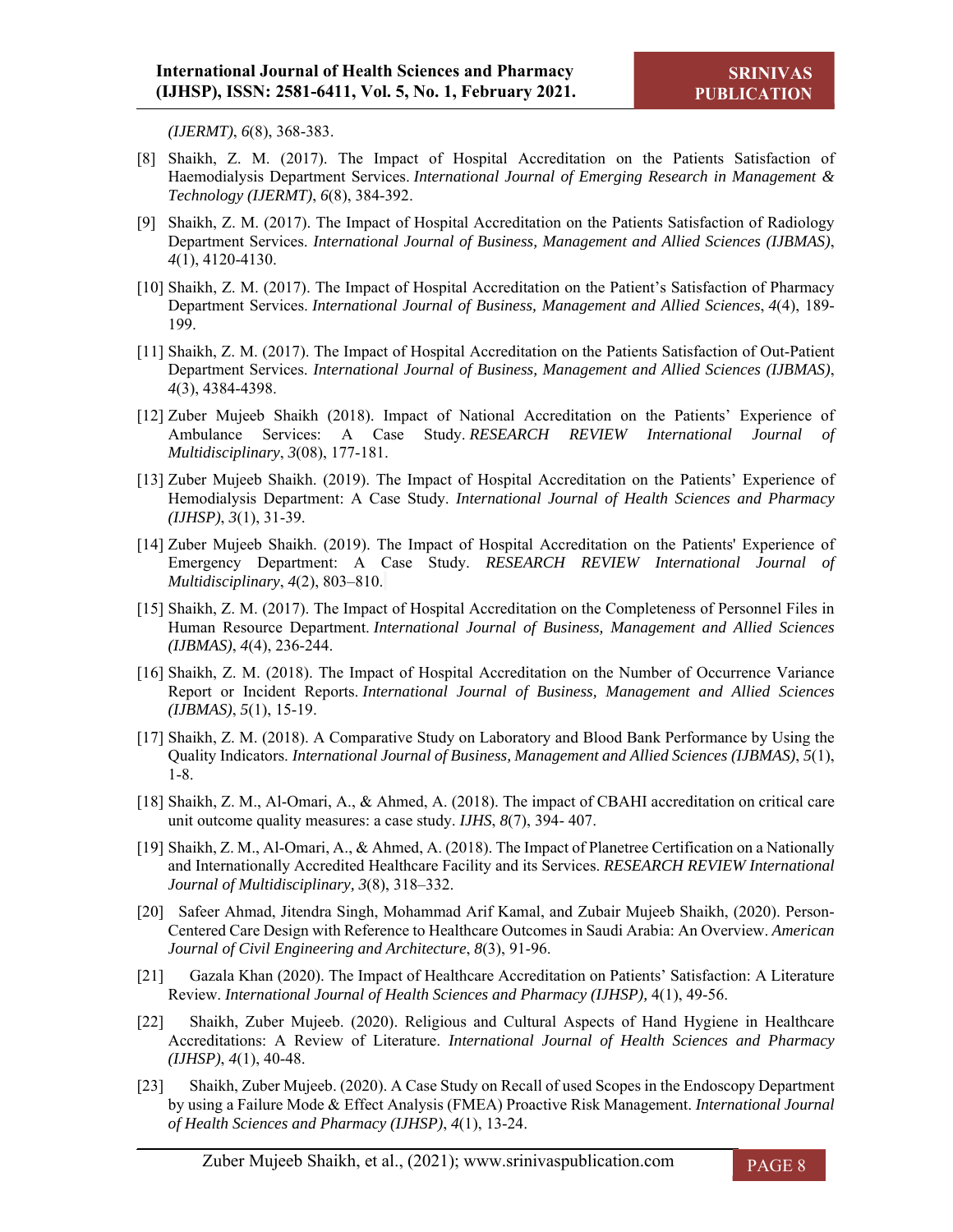- [24] Zuber Mujeeb Shaikh. (2019). The Impact of Hospital Accreditation on the Patients' Experience of Hemodialysis Department: A Case Study. *International Journal of Health Sciences and Pharmacy (IJHSP)*, *3*(1), 31-39.
- [25] Zuber Mujeeb Shaikh. (2019). The Impact of Hospital Accreditation on the Patients' Experience of Emergency Department: A Case Study. *RESEARCH REVIEW International Journal of Multidisciplinary*, *4*(2), 803–810.
- [26] Shaikh, Z. M. (2016). The impact of hospital accreditation on the ambulance services satisfaction. *International Journal of Emerging Research in Management & Technology (IJERMT)*, *5*(12), 76-84.
- [27] Shaikh, Z. (2017). The Impact of Hospital Accreditation on the Patient's Satisfaction of Physiotherapy Department Services. *International Journal of Business, Management and Allied Sciences (IJBMAS)*, *4*(4), 143-154.
- [28] Shaikh, Z. M. (2017). The Impact of Hospital Accreditation on the Patients Satisfaction of Dietary Services. *International Journal of Business, Management and Allied Sciences (IJBMAS)*, *4*(4), 1-12.
- [29] Shaikh, Z. M. (2017). The Impact of Hospital Accreditation on the Patients Satisfaction of Laboratory Department Services. *International Journal of Business, Management and Allied Sciences (IJBMAS)*, *4*(2), 4277-4289.
- [30] Shaikh, Z. M. (2017). The Impact of Hospital Accreditation on the Patients Satisfaction of Emergency Department Services. *International Journal of Business, Management and Allied Sciences (IJBMAS)*, *4*(3), 4330-4339.
- [31] Shaikh, Z. M. (2017). The Impact of Hospital Accreditation on the Patient Satisfaction of In-Patient Department Services. *International Journal of Emerging Research in Management & Technology (IJERMT)*, *6*(8), 368-383.
- [32] Shaikh, Z. M. (2017). The Impact of Hospital Accreditation on the Patients Satisfaction of Haemodialysis Department Services. *International Journal of Emerging Research in Management & Technology (IJERMT)*, *6*(8), 384-392.
- [33] Shaikh, Z. M. (2017). The Impact of Hospital Accreditation on the Patients Satisfaction of Radiology Department Services. *International Journal of Business, Management and Allied Sciences (IJBMAS)*, *4*(1), 4120-4130.
- [34] Shaikh, Z. M. (2017). The Impact of Hospital Accreditation on the Patient's Satisfaction of Pharmacy Department Services. *International Journal of Business, Management and Allied Sciences*, *4*(4), 189- 199.
- [35] Shaikh, Z. M. (2017). The Impact of Hospital Accreditation on the Patients Satisfaction of Out-Patient Department Services. *International Journal of Business, Management and Allied Sciences (IJBMAS)*, *4*(3), 4384-4398.
- [36] Zuber Mujeeb Shaikh (2018). Impact of National Accreditation on the Patients' Experience of Ambulance Services: A Case Study. *RESEARCH REVIEW International Journal of Multidisciplinary*, *3*(08), 177-181.
- [37] Zuber Mujeeb Shaikh. (2019). The Impact of Hospital Accreditation on the Patients' Experience of Hemodialysis Department: A Case Study. *International Journal of Health Sciences and Pharmacy (IJHSP)*, *3*(1), 31-39.
- [38] Zuber Mujeeb Shaikh. (2019). The Impact of Hospital Accreditation on the Patients' Experience of Emergency Department: A Case Study. *RESEARCH REVIEW International Journal of Multidisciplinary*, *4*(2), 803–810.
- [39] Shaikh, Z. M. (2017). The Impact of Hospital Accreditation on the Completeness of Personnel Files in Human Resource Department. *International Journal of Business, Management and Allied Sciences (IJBMAS)*, *4*(4), 236-244.